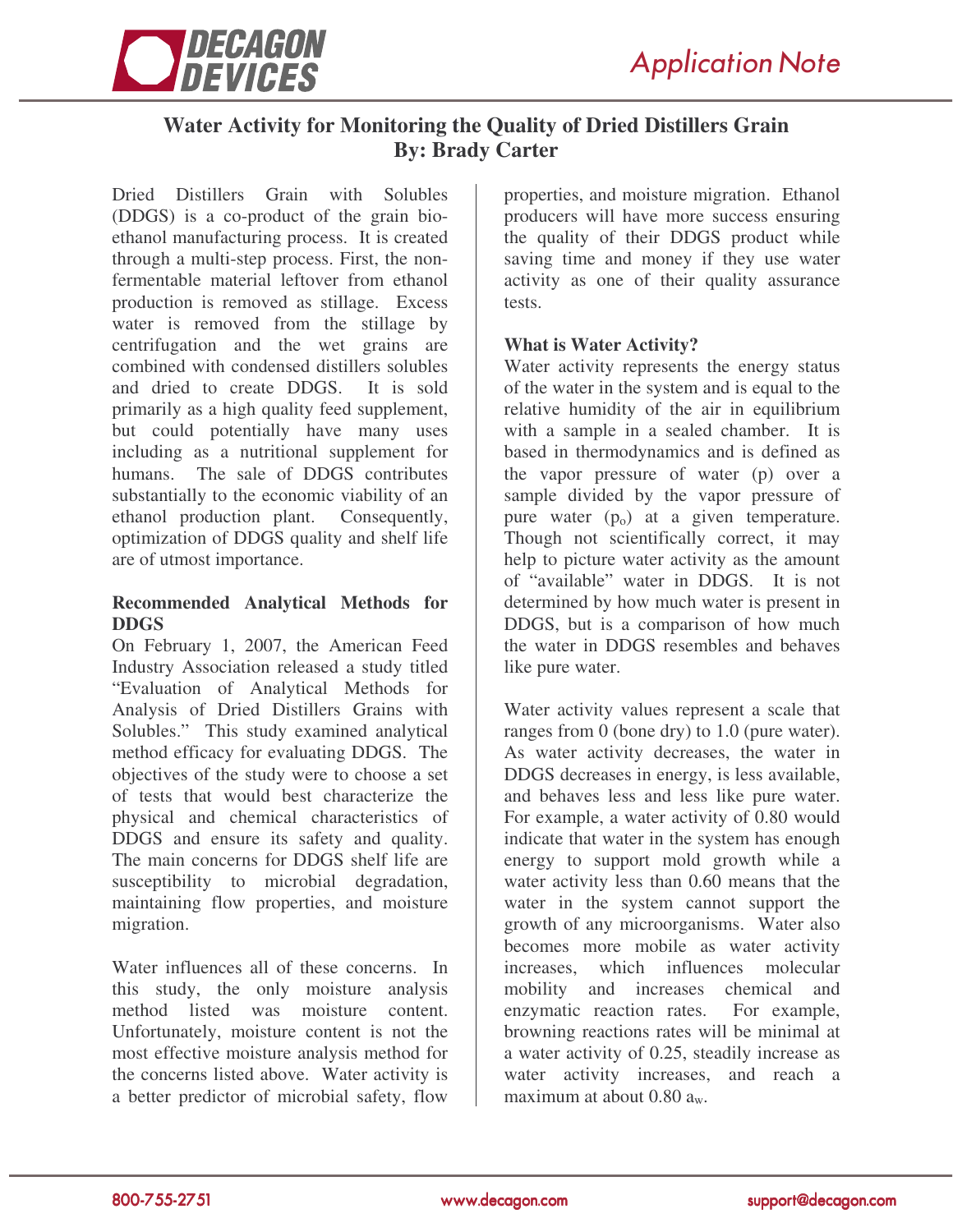

#### **Water Activity Controls Microbial Growth**

The water activity concept has served microbiologists and food technologists for decades and is the most commonly used criterion for food safety and quality. Microorganisms have a limiting water activity below which they cannot grow. Water activity, not moisture content, determines the lower limit of "available" water for microbial growth. Since bacteria, yeast, and molds require a certain availability of water to support growth, drying DDGS below a critical  $a_w$  level provides an effective means to control microbial growth. Water may be present, even at higher content levels than normally acceptable in DDGS, but if its energy level is sufficiently low, the microorganisms cannot utilize the water to support their growth. This 'desert-like' condition creates an osmotic imbalance between the microorganisms and the local environment. Consequently, the microbes become dormant or die. The water activity level that limits the growth of the vast majority of pathogenic bacteria is 0.90, a water activity of 0.70 is the limit for spoilage molds, and the lower limit for all microorganisms is 0.60.

#### **Water Activity Helps Control Caking, Clumping, Collapse and Stickiness**

Water activity can also be an indicator of physical stability of DDGSs during storage. Due to its impact on ease of handling, flowability is a major physical stability concern for DDGS. Controlling water activity in DDGS maintains proper structure, texture, stability, and density. A critical water activity can be identified below which DDGS will maintain its flow properties. Above this critical water activity, the DDGS particles are wetted and begin to stick together. Consequently, knowledge of the water activity of DDGS as a function of

moisture content and temperature is essential during processing, handling, packaging and storage to prevent the deleterious phenomenon of caking, clumping, collapse and stickiness. Water activity is the most effective rapid quality assurance test available to assess the susceptibility of DDGS to experience reduced flow properties.

### **Water Activity Controls Moisture Migration**

Because water activity is a measure of the energy status of the water, differences in water activity are the driving force for moisture migration. Knowledge of whether water will absorb or desorb from within a load of DDGS is essential to prevent degradation. Thus, water activity is an important parameter since it can control water migration in mixed lots of DDGS. By definition, water activity dictates that moisture will migrate from a region of high  $a_w$  to a region of lower  $a_w$ , but the rate of migration depends on many factors.

Different loads of DDGS could have different water activities due to variation in drying conditions and amount of added solubles. If loads of DDGS with different water activities are combined for storage or transport, regardless of their moisture contents, moisture will exchange until they have the same water activity. For example, if equal amounts of one load of DDGS at 15% moisture and a second load at 15% moisture content are blended together, will there be moisture exchange between the loads? The answer depends on the water activities of the two loads. If the water activities of the two loads are the different, then moisture will be exchanged, even though their moisture contents are the same. This moisture migration could lead to flow or microbial growth problems.